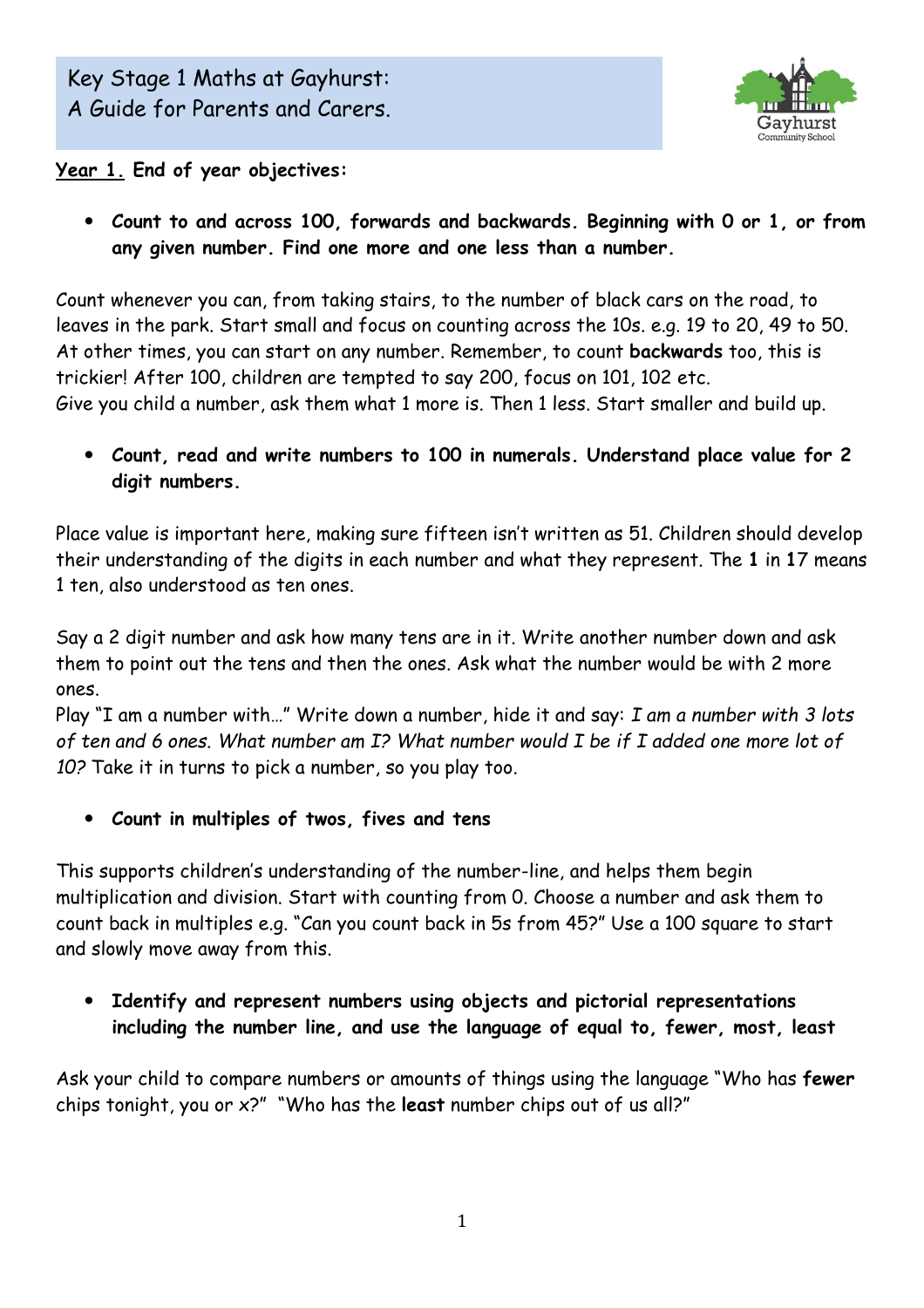## **Recognise odd and even numbers**

Say or write down a number. Ask your child whether it is odd or even. Ask them to explain how they know. Start small but begin to see all numbers ending in an even number are even, so they can apply this to numbers to 100.

## **Represent and use number bonds and related subtraction facts within 20**

Children should recall these facts for all numbers off by heart, to 20, by the end of year 1. Play a game of 'ping pong'. Say the number that you are doing the bonds for (eg 14) and then 'ping'. Child says 'pong'. Keep going then 'ping' them number "9" and then 'pong' back the number that you add for 14, "5".

 **Read, write and interpret mathematical statements involving addition (+), subtraction (-) and equals (=) signs**

Give your child different addition and subtraction sentences, both verbally and written down, and see if they can use their fingers, a number line or drawings to calculate.

**Understand '=' as a balancing sign**

Have a race to get as many number sentences as possible done in a minute. Write them like:

- $= 12 + 6$  $= 9 - 5$
- **Solve one-step problems involving multiplication and division, by calculating the answer using concrete objects, pictorial representations and arrays with the support of the teacher (grouping and sharing)**

Focus on counting in multiples, forwards and backwards. Draw circles and put crosses/boxes/drawings in each. Ask them the repeated addition and multiplication sentences shown in your array.

Multiplication books, songs are all available but check that they a very good understanding of what multiplication is (e.g., it is repeatedly adding the same number) before beginning to learn by heart.

For division, children start by sharing in year 1. Giving them simple sharing problems "I have 6 biscuits to divide between you and your brother. How many do you get each?". They can draw circles to represent each child and share into.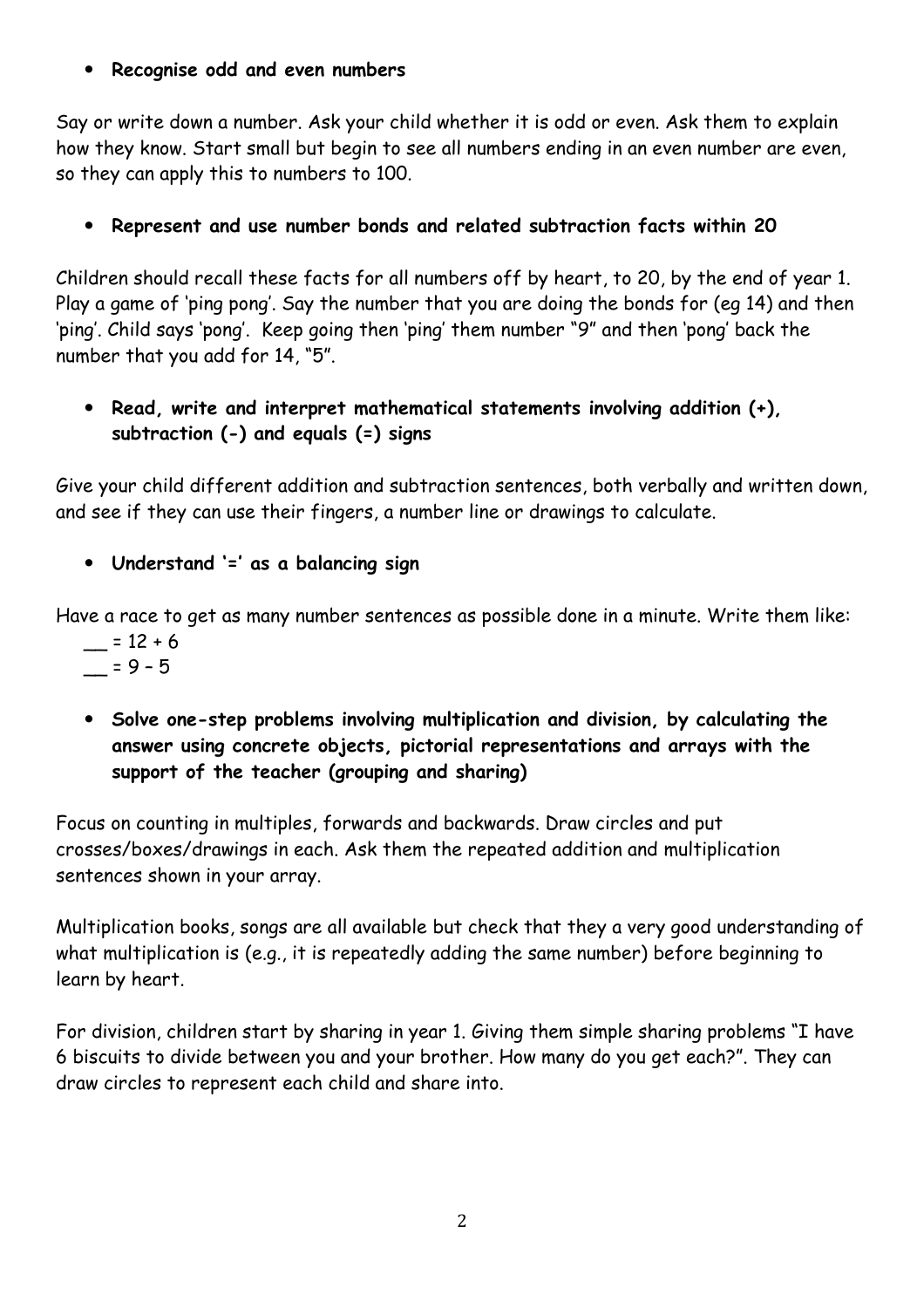- **Recognise, find and name a half as one of two equal parts of an object, shape and quantity to 20**
- **Recognise, find and name a quarter as one of four equal parts of an object, shape or quantity to 20**

Support your child to share things into groups, between friends or siblings perhaps, and check there are equal amounts in each. Ask them to find  $\frac{1}{2}$  or  $\frac{1}{4}$  of these things/shapes.

**Recognise and name common 2D and 3D shapes**

Choose a shape of the week e.g. cylinder. Look for this shape in the environment (tins, candles etc.) Ask your child to describe the shape to you (2 circular faces, 2 curved edges) Play 'guess my shape'. You think of a shape. Your child asks questions to try to identify it but you can only answer 'yes' or 'no' (e.g. Does it have more than 4 corners? Does it have any curved sides?)

 **Describe position, direction and movement, including whole, half, quarter and three quarter turns.**

Mazes/obstacle course-like games can be fun for this, along with simply walking to the park. Give instructions such as 'make a one quarter turn to the left'.

- **Recall language related to dates, days of the week, month, years**
- **Tell time to nearest hour**

Have calendars and clocks at home, both digital and analogue. Ask what the time is for o'clock times, on both digital and analogue clocks. Talk about the days of the week, what day it is tomorrow and what you will do.

 **Measure mass, height and capacity and compare using language 'heavier/lighter, longer/shorter, full/empty' etc.**

This is a great one to do with cooking, playing at home with tape measures, playing in the bath etc. They can use 'non-standard' units, so things like 'How many hands tall might you be? What about your sister – if she's taller will she be more or less hands tall?'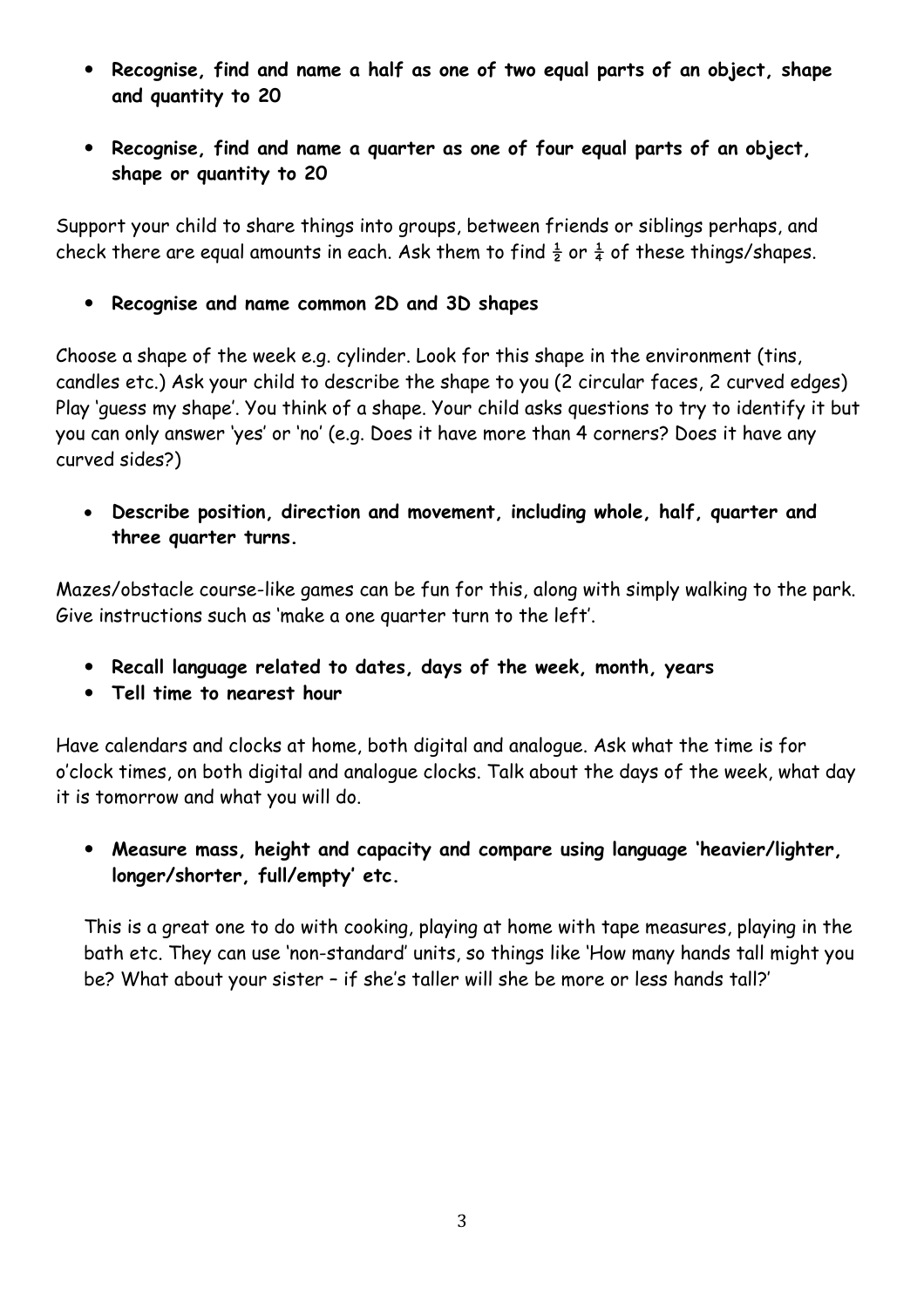## **Glossary of key terms:**

| Place value          | The value of each digit depends on its position in a number. The 6 in 64 has a<br>value of six tens, whereas it has a value of 6 ones in 76.                                                                                                                                                                                                                                                                       |
|----------------------|--------------------------------------------------------------------------------------------------------------------------------------------------------------------------------------------------------------------------------------------------------------------------------------------------------------------------------------------------------------------------------------------------------------------|
| Place value<br>mat   | A3 sheet showing columns to represent the value of each digit in a number.<br>Often used with cubes, straws or Dienes. Shows the number in a concrete<br>way or can be used to add or take away.<br>Hundreds<br>Tens<br>Ones<br>annan                                                                                                                                                                              |
| <b>Dienes</b>        | Concrete apparatus to show place value, and to help with addition and<br>subtraction.<br><b>Hundreds</b><br><b>Tens</b><br>Ones                                                                                                                                                                                                                                                                                    |
| Number<br>bonds      | Pairs of numbers that add together to make another number, with the<br>expectation that we learn these by heart for instant recall. Eg number bonds<br>to $5:$<br>$3 + 2$<br>$1 + 4$<br>$2 + 3$<br>$4 + 1$<br>$5 + 0$<br>$0 + 5$                                                                                                                                                                                   |
| <b>Fact families</b> | Like a number bond, but with the subtraction facts too. Using the same<br>numbers as part of that 'family'.<br>One fact family for 6<br>$1 + 5 = 6$<br>$6 - 5 = 1$<br>$5 + 1 = 6$<br>$6 - 1 = 5$                                                                                                                                                                                                                   |
| Bar models           | Pictorial representation of a number sentence or word problem, allowing a<br>visual representation to help select the correct operation needed.<br>It shows a part, part, whole relationship.<br>A pencil has a length of 15 cm.<br>An eraser has a length of 6 cm.<br>How much longer is the pencil than the eraser?<br>15<br>$15 - 6 = 9$<br>pencil<br>eraser<br>6<br>The pencil is 9 cm longer than the eraser. |